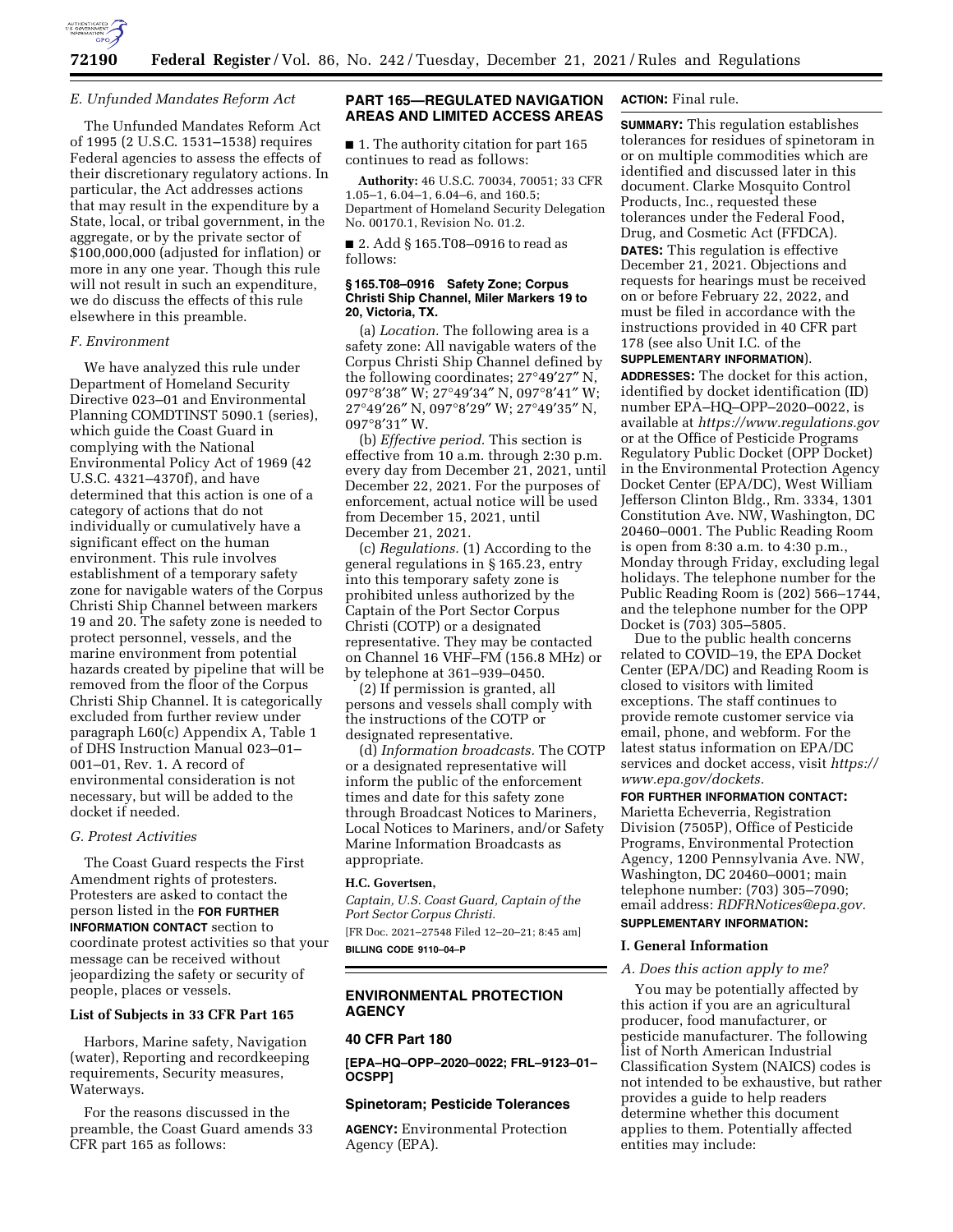• Crop production (NAICS code 111).

• Animal production (NAICS code 112).

• Food manufacturing (NAICS code 311).

• Pesticide manufacturing (NAICS code 32532).

# *B. How can I get electronic access to other related information?*

You may access a frequently updated electronic version of EPA's tolerance regulations at 40 CFR part 180 through the Office of the Federal Register's e-CFR site at *[https://www.ecfr.gov/](https://www.ecfr.gov/current/title-40) [current/title-40.](https://www.ecfr.gov/current/title-40)* 

### *C. How can I file an objection or hearing request?*

Under FFDCA section 408(g), 21 U.S.C. 346a(g), any person may file an objection to any aspect of this regulation and may also request a hearing on those objections. You must file your objection or request a hearing on this regulation in accordance with the instructions provided in 40 CFR part 178. To ensure proper receipt by EPA, you must identify docket ID number EPA–HQ– OPP–2020–0022 in the subject line on the first page of your submission. All objections and requests for a hearing must be in writing, and must be received by the Hearing Clerk on or before February 22, 2022. Addresses for mail and hand delivery of objections and hearing requests are provided in 40 CFR 178.25(b).

In addition to filing an objection or hearing request with the Hearing Clerk as described in 40 CFR part 178, please submit a copy of the filing (excluding any Confidential Business Information (CBI)) for inclusion in the public docket. Information not marked confidential pursuant to 40 CFR part 2 may be disclosed publicly by EPA without prior notice. Submit the non-CBI copy of your objection or hearing request, identified by docket ID number EPA–HQ–OPP– 2020–0022, by one of the following methods:

• *Federal eRulemaking Portal: [https://www.regulations.gov.](https://www.regulations.gov)* Follow the online instructions for submitting comments. Do not submit electronically any information you consider to be CBI or other information whose disclosure is restricted by statute.

• *Mail:* OPP Docket, Environmental Protection Agency Docket Center (EPA/ DC), (28221T), 1200 Pennsylvania Ave. NW, Washington, DC 20460–0001.

• *Hand Delivery:* To make special arrangements for hand delivery or delivery of boxed information, please follow the instructions at *[https://](https://www.epa.gov/dockets/contacts.html) [www.epa.gov/dockets/contacts.html.](https://www.epa.gov/dockets/contacts.html)* 

Additional instructions on commenting or visiting the docket, along with more information about dockets generally, is available at *[https://](https://www.epa.gov/dockets) [www.epa.gov/dockets.](https://www.epa.gov/dockets)* 

# **II. Summary of Petitioned-For Tolerance**

In the **Federal Register** of March 3, 2020 (85 FR 12454) (FRL–10005–58), EPA issued a document pursuant to FFDCA section 408(d)(3), 21 U.S.C. 346a(d)(3), announcing the filing of a pesticide petition (PP 9F8804) by Clarke Mosquito Control Products, Inc., 675 Sidwell Court, St. Charles, IL 60174. The petition requested that 40 CFR 180.635 be amended by establishing tolerances for residues of the insecticide spinetoram, expressed as a combination of XDE-175-J: 1-*H*-as-indaceno[3,2-d] oxacyclododecin-7,15-dione, 2-[(6 deoxy-3-O-ethyl-2,4-di-O-methylmannopyranosyl) oxy]-13-[[(2*R,*5*S,*6*R*)- 5-(dimethylamino)tetrahydro-6-methyl-2*H*-pyran-2-yl]oxy]-9-ethyl-2,3,3a,4,5, 5a,5b,6,9,10,11,12,13,14,16a,16bhexadecahydro-14-methyl-, (2*R,*3a*R,*  5a*R,*5b*S,*9*S,*13*S,*14*R,*16a*S,*16b*R*); XDE-175-L: 1-*H*-as-indaceno[3,2-d] oxacyclododecin-7,15-dione, 2- [(6deoxy-3-*O*-ethyl-2,4-di-*O*-methyl-a-*L*mannopyranosyl)oxy]-13-[[(2*R,*5*S,*6*R*)- 5(dimethylamino)tetrahydro-6-methyl-2*H*-pyran-2-yl];oxy]-9-ethyl-2,3,3a, 5a,5b,6,9,10,11,12,13,14,16a,16btetradecahydro-4,14-dimethyl- (2*S,*3a*R,*5a*S,*5b*S,*9*S,*13*S,*14*R,*16a*S,*16b*S*); ND-J: (2*R,*3a*R,*5a*R,*5b*S,*9*S,*13*S,*14*R,*16a*S,* 16b*R*)-9-ethyl-14-methyl-13[[(2*S,*5*S,*6R)- 6-methyl-5-(methylamino)tetrahydro-2*H*-pyran-2-yl]oxy]-7,15-dioxo-2,3,3a,4, 5,5a,5b,6,7,9,10,11,12,13,14,15,16a,16boctadecahydro-1*H*-*as*-indaceno[3,2-d] oxacyclododecin-2-yl-6-deoxy-3-*O*ethyl-2,4-di-*O*-methyl-a-*L*mannopyranoside; and NF-J: (2*R,*3*S,*6*S*)-6-([(2*R,*3a*R,*5a*R,*5b*S,*9*S,*13*S,* 14*R,*16a*S,*16b*R*)-2-[(6-deoxy-3-*O-*ethyl- $2,4$ -di-*O*-methyl- $\alpha$ -Lmannopyranosyl)oxy]-9-ethyl-14-methyl -7,15-dioxo-2,3,3a,4,5,5a,5b,6,7,9,10,11, 12,13,14,15,16a,16b-octadecahydro-1*Has*-indaceno[3,2-d]oxacyclododecin-13 yl]oxy)-2-methyltetrahydro-2*H*-pyran-3 yl(methyl)formamide, in or on fish at 4.0 parts per million (ppm); fishshellfish, crustacean at 4.0 ppm; fishshellfish, mollusc at 4.0 ppm; grass, forage, fodder and hay, group 17, forage at 10.0 ppm; grass, forage, fodder and hay, group 17, hay at 5.0 ppm; animal feed, nongrass, group 18, forage at 35.0 ppm; and animal feed, nongrass, group 18, hay at 30.0 ppm to account for incidental residues from the proposed use of spinetoram as a mosquito larvicide in aquatic areas and standing water within agricultural sites. That

document referenced a summary of the petition prepared by Clarke Mosquito Control Products, Inc., the petitioner, which is available in the docket, *[https://](https://www.regulations.gov)  [www.regulations.gov.](https://www.regulations.gov)* Two nonsubstantive comments were received on the notice of filing and the notice of receipt and did not result in changes to EPA's decision. Based upon review of the data supporting the petition, EPA has removed the trailing zeros on the requested tolerance values and revised certain commodity terms. The reason for these changes is explained in Unit IV.C.

### **III. Aggregate Risk Assessment and Determination of Safety**

Section 408(b)(2)(A)(i) of FFDCA allows EPA to establish a tolerance (the legal limit for a pesticide chemical residue in or on a food) only if EPA determines that the tolerance is ''safe.'' Section 408(b)(2)(A)(ii) of FFDCA defines ''safe'' to mean that ''there is a reasonable certainty that no harm will result from aggregate exposure to the pesticide chemical residue, including all anticipated dietary exposures and all other exposures for which there is reliable information.'' This includes exposure through drinking water and in residential settings, but does not include occupational exposure. Section  $408(\overline{\text{b}})(2)(\text{C})$  of FFDCA requires EPA to give special consideration to exposure of infants and children to the pesticide chemical residue in establishing a tolerance and to ''ensure that there is a reasonable certainty that no harm will result to infants and children from aggregate exposure to the pesticide chemical residue. . . .''

Consistent with FFDCA section 408(b)(2)(D), and the factors specified therein, EPA has reviewed the available scientific data and other relevant information in support of this action. EPA has sufficient data to assess the hazards of and to make a determination on aggregate exposure for spinetoram, including exposure resulting from the tolerances established by this action. EPA's assessment of exposures and risks associated with spinetoram follows.

In an effort to streamline its publications in the **Federal Register**, EPA is not reprinting sections that repeat what has been previously published for tolerance rulemakings of the same pesticide chemical. Where scientific information concerning a particular chemical remains unchanged, the content of those sections would not vary between tolerance rulemakings, and EPA considers referral back to those sections as sufficient to provide an explanation of the information EPA considered in making its safety determination for the new rulemaking.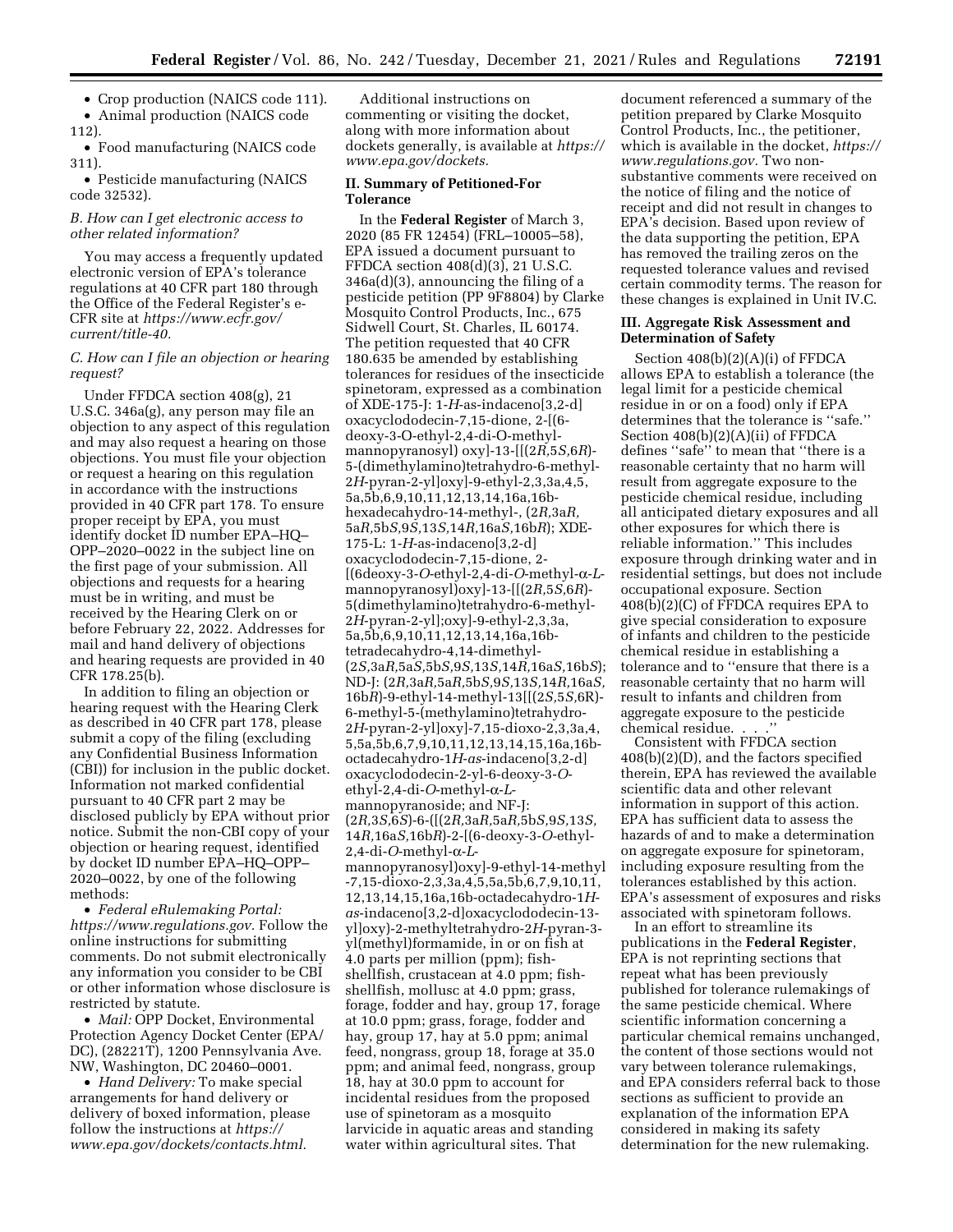EPA has previously published tolerance rulemakings for spinetoram, in which EPA concluded, based on the available information, that there is a reasonable certainty that no harm would result from aggregate exposure to spinetoram and established tolerances for residues of that chemical. EPA is incorporating previously published sections of those rulemakings that remain unchanged as described further in this rulemaking. While these tolerances are being established for spinetoram use as a larvicide, the previous spinetoram tolerance rulemaking was based on the databases for both spinetoram and spinosad.

*Toxicological profile.* Spinetoram and spinosad are considered by EPA to be toxicologically identical for human health risk assessment based on their very similar chemical structures and similarity of the toxicological databases for currently available studies. Therefore, the Agency has assessed and summarized the toxicological profile for both together. For a discussion of the Toxicological Profile of spinetoram and spinosad, see Unit III.A. of the previous spinetoram tolerance rulemaking published in the **Federal Register** of August 8, 2018 (83 FR 38976) (FRL– 9978–83).

*Toxicological points of departure/ Levels of concern.* Spinetoram and spinosad should be considered toxicologically identical in the same manner that metabolites are generally considered toxicologically identical to the parent. As a result, studies from both toxicological databases were considered for endpoint selection. For a summary of the Toxicological Points of Departure/Levels of Concern used for the safety assessment, see Unit III.B. of the August 8, 2018 rulemaking.

*Exposure assessment.* In evaluating dietary exposure to spinetoram and spinosad, EPA considered exposure under the petitioned-for spinetoram tolerances as well as all existing spinetoram and spinosad tolerances. Spinosad is currently registered for use as a mosquito larvicide in aquatic areas and standing water within agricultural sites, and there are existing tolerances for incidental residues of spinosad in or on the same commodities identified in this action. Because application rates for the proposed mosquito larvicide use of spinetoram are lower than spinosad, incidental residues of spinetoram in or on these commodities will not exceed the existing spinosad tolerances. Moreover, because spinetoram and spinosad are used to control similar pests and are not likely to be used in combination with each other, EPA has concluded it would overstate exposure

to assume that residues of both spinetoram and spinosad would appear on the same commodities. Therefore, much of the dietary exposure assessment remains unchanged from the August 8, 2018 rulemaking, which included the existing spinosad tolerances.

The currently registered maximum application rate for spinosad was used to assess residential exposure, as this rate is higher than the proposed application rate for spinetoram. The residential assessment for spinosad is protective for spinetoram for the reasons described above.

For a description of the rest of the EPA approach to and assumptions for the exposure assessment, including with respect to dietary exposure, residential exposure, and cumulative effects, see Unit III.C. of the August 8, 2018 rulemaking.

*Safety factor for infants and children.*  EPA continues to conclude that there is reliable data showing that the safety of infants and children is adequately protected if the Food Quality Protection Act safety factor is reduced from 10X to 1X. The reasons for that determination are articulated in Unit III.D. of the August 8, 2018 rulemaking.

*Aggregate risks and Determination of safety.* EPA determines whether acute and chronic dietary pesticide exposures are safe by comparing aggregate exposure estimates to the acute population adjusted dose (aPAD) and chronic population adjusted dose (cPAD). Short-, intermediate-, and chronic-term risks are evaluated by comparing the estimated aggregate food, water, and residential exposure to the appropriate points of departure (PODs) to ensure that an adequate margin of exposure (MOE) exists. For linear cancer risks, EPA calculates the lifetime probability of acquiring cancer given the estimated aggregate exposure.

An acute dietary exposure assessment was not conducted as toxicological effects attributable to a single dose were not identified. Chronic dietary risks are below the Agency's level of concern of 100% of the cPAD: Children 1 to 2 years old are the population subgroup with the highest exposure estimate at 72% of the cPAD. The short-term aggregate MOE (food, water, and residential) is 200 for children 1 to less than 2 years old and 840 for adults. These MOEs do not exceed the level of concern, which are MOEs of 100 or below. The shortterm aggregate risk assessment is protective of intermediate-term exposure as the short-term and intermediate-term PODs are identical. EPA has also concluded that spinetoram is not expected to pose a cancer risk to

humans based on the lack of evidence of carcinogenicity in the database.

*Determination of safety.* Based on the risk assessments and information described above, EPA concludes there is a reasonable certainty that no harm will result to the general population, or to infants and children, from aggregate exposure to spinetoram residues. More detailed information about the Agency's analysis can be found at *[https://](https://www.regulations.gov) [www.regulations.gov](https://www.regulations.gov)* in the document titled ''Spinetoram: Human Health Risk Assessment in Support of Proposed New Granular Sand Formulation for Use as a Mosquito/Larvicide and Proposed Tolerance for Residues of Spinetoram on Fish; Fish-shellfish, Crustacean; Fish-Shellfish, Mollusc; Grass, Forage, Fodder and Hay, Group 17, Forage; Grass, Forage, Fodder and Hay, Group 17, Hay; Animal Feed, Nongrass, Group 18, Forage; and Animal Feed, Nongrass, Group 18, Hay'' in docket ID number EPA–HQ–OPP–2020–0022.

#### **IV. Other Considerations**

#### *A. Analytical Enforcement Methodology*

For a discussion of the available analytical enforcement method, see Unit IV.A. of the August 8, 2018 rulemaking.

#### *B. International Residue Limits*

In making its tolerance decisions, EPA seeks to harmonize U.S. tolerances with international standards whenever possible, consistent with U.S. food safety standards and agricultural practices. EPA considers the international maximum residue limits (MRLs) established by the Codex Alimentarius Commission (Codex), as required by FFDCA section 408(b)(4). EPA may establish a tolerance that is different from a Codex MRL; however, FFDCA section 408(b)(4) requires that EPA explain the reasons for departing from the Codex level.

The Codex has not established MRLs for spinetoram on the commodities identified in this action.

#### *C. Revisions to Petitioned-For Tolerances*

EPA has removed the trailing zeros on the requested tolerance values to be consistent with Organization for Economic Co-operation and Development (OECD) Rounding Class Practice. EPA has also revised the commodity terms for fish, freshwater, finfish; fish, shellfish, crustacean; and fish, shellfish, mollusc to be consistent with the Agency's preferred vocabulary terms for these commodities; see the document titled ''Preferred Vocabulary for Establishing Pesticide Tolerances'' dated September 27, 2017 in docket ID